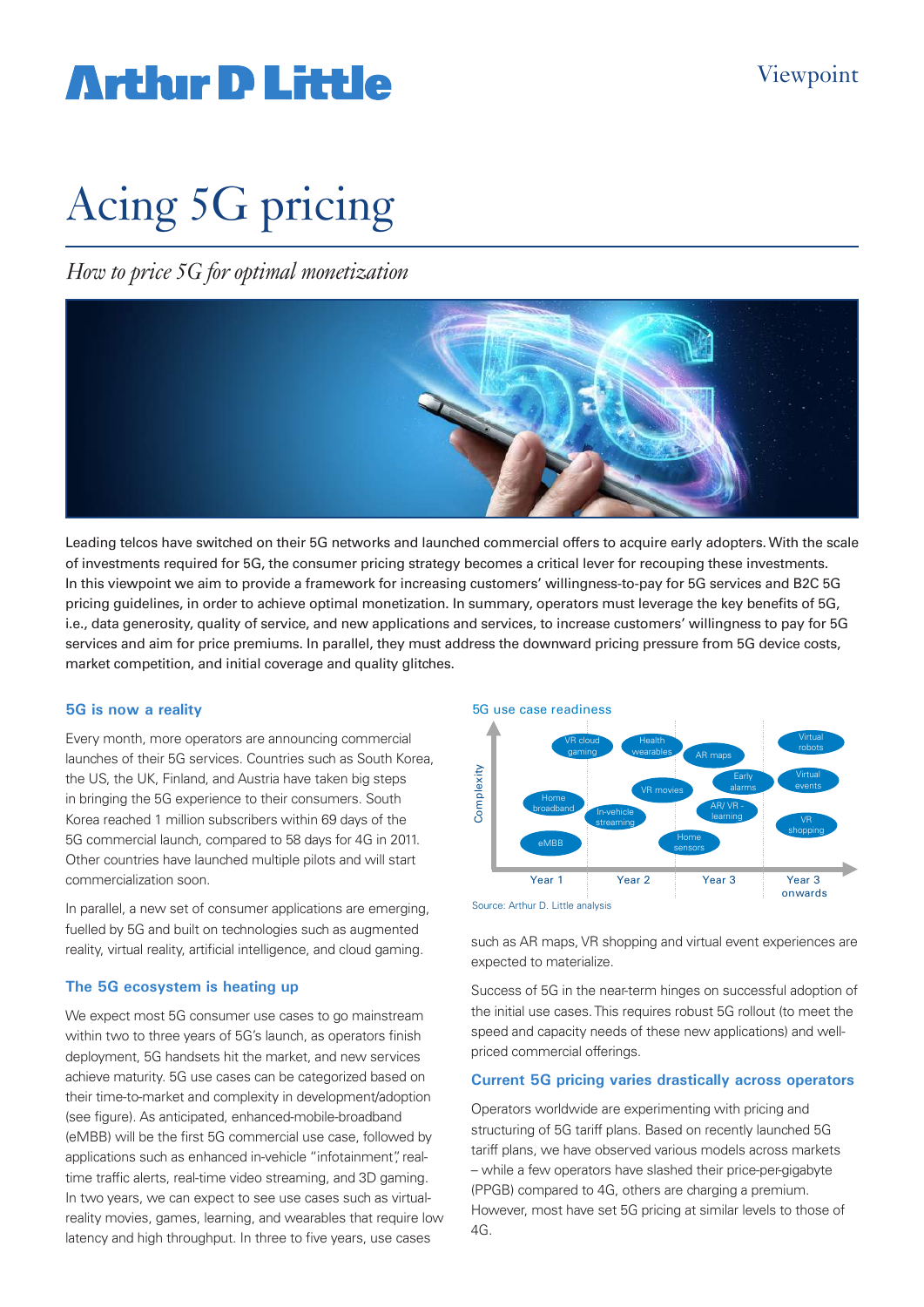## **Arthur D Little**

## Viewpoint

#### 5G pricing benchmarks

| Operator  |                             | Premium against 4G plans? Unlimited data plans |   |
|-----------|-----------------------------|------------------------------------------------|---|
|           | <b>SK</b> telecom           | $~10\%$ discount                               | × |
| $\bullet$ | kt                          | $\approx$ 10% discount                         |   |
|           | verizon <sup>/</sup>        | No premium                                     |   |
|           | Sprint <sup>y</sup>         | No premium                                     |   |
|           | <b>Magenta</b> <sup>®</sup> | No premium                                     |   |
|           | elia                        | At premium pricing                             |   |
|           | vodafone                    | No premium                                     |   |
| ⊯≼        | E                           | At premium pricing                             | × |
|           |                             | No premium                                     |   |

Source: Operator websites Discounted against 4G Price on par with 4G **A** Higher price than 4G

The discounters and no-changers hope to make money from increased 5G data usage (instead of higher unit prices) and 5G applications adoption.

## **So, how do operators price 5G for optimal monetization?**

We have identified a set of levers that operators can use to increase customers' willingness-to-pay (WTP) for 5G services, and price them in a manner that will result in optimal monetization.

### 1. Increase data allowances

5G networks will be able to transmit greater amounts of data without bottlenecks by making use of higher-frequency bands, and 5G use cases will naturally consume more data for better experiences. Average usage of 200GB/month is realistic if we assume current mobile cellular data usage and add to it the consumption required for one hour of 360-degree video, one hour of VR on the move, one hour using AR maps, and four hours of video streaming in 4K per month. In South Korea, 5G customers are already using three times more data per customer than 4G customers over the same time period.

The data generosity in 5G tariff plans will increase customers' WTP (effectively the ARPU), as it will meet their usage requirements and at lower PPGBs.

In initial months of launch, introducing 5G exclusively on new tariff plans with large or unlimited data allowance, priced at a premium (versus existing smaller plans) would generate an uplift as and when early 5G adopters migrate from smaller, cheaper plans. For operators already offering unlimited or large 4G data plans, introducing 5G exclusively on those plans will also enable upselling to customers on basic plans. However, for customers already on these large data plans, there is limited room for an uplift.

## 2. Differentiate on superior network quality

As per claims from vendors, 5G is expected to offer 1-10 Gbps peak data rate, 99.999% reliability and less than 1 ms latency. This differentiated network quality is another lever which increases customers' WTP for 5G services. To monetize optimally in 5G era, operators must structure their offerings based on tiers of network quality parameters, such as speed, latency and reliability, as volume-based tiering becomes meaningless in markets with high penetration of large or unlimited data plans. For example, gamers will be happy to pay a price premium for a low-latency plan, professionals for a high-reliability plan, and AR/VR enthusiasts for a high-speed plan. Finland-based operator Elisa has introduced two new speed-tiered 5G tariffs: 1Gbps for €50 (\$56) per month and 600Mbps for €40 (\$45) per month. On similar lines, AT&T has also indicated potential pricing of 5G tariff plans based on data speeds.

However, operators need to invest in upgrading network management and provisioning tools to ensure that such differentiated quality of service is delivered in reality to 5G subscribers.

### 3. Bundle new breed of 5G applications and services

Just as operators leverage bundling of zero-rated Netflix or Spotify and social media add-ons to generate ARPU uplifts today, 5G will bring opportunities to sell a new breed of digital services. This is expected to increase customers' WTP and support premium 5G pricing. 5G apps, services and engagement models will mature soon, and so will monetization



Source: Arthur D. Little analysis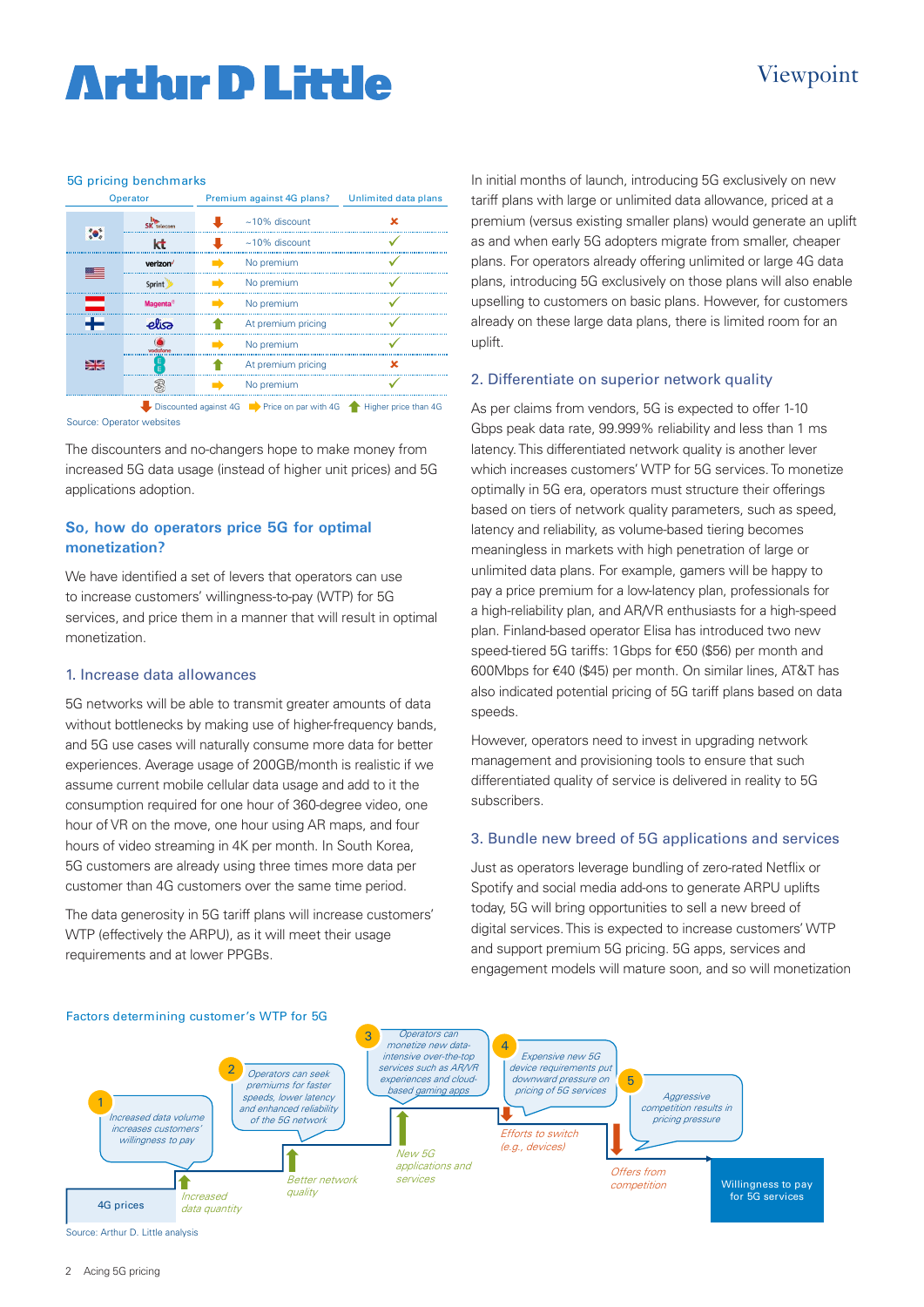## Viewpoint

## **Artlur D Little**

opportunities. In the short term, operators can monetize new data-intensive over-the-top (OTT) services, such as cloud-based gaming and e-learning applications. For example, SKT has started selling its video app, Oksusu's zero-rated VR experiences and 4K UHD videos as an add-on service.

Taking learnings from the 4G era, operators need to be part of the overall digital ecosystem, which thrives on the advanced infrastructure built by operators, without restricting themselves to serving as "pipes". We expect existing OTT monetization and partnership models, such as download, subscription and usagebased commissions, advertising, and geo-analytics services to further increase in the 5G world.

Notably, cost-to-serve per GB of 5G data will be significantly less than 4G data, thanks to enhanced spectral efficiency and traffic capacity of 5G. This will result in a steeper cost elasticity curve than the price-elasticity-of-demand (PED) curve. It will enable operators to price 5G at much lower PPGBs than 4G and thus stimulate data demand. Moreover, operators will be able to increase the PED by offering better network quality and creating more value through added features, which would justify a premium ARPU.

## 4. Enable migration to 5G handsets

5G requires customers to purchase new devices – from 5G-enabled smartphones to VR wearables. This will require investment from customers, which is a key barrier to technology adoption. Given that 5G handsets were launched only recently, they are priced high - for example, Samsung's first 5G smartphone, the Galaxy S10 5G, is set at around 1,200 USD. This reduces customers' WTP for 5G tariff plans and puts downward pressure on 5G price points. On the flip side, due to high device price-points, handset bundling is expected to come back into prominence and result in increased customer stickiness. Several early movers, such as Vodafone/EE in the UK,

#### Case study: SK Telecom's early success in 5G

In April 2019, all three South Korean operators simultaneously switched on their 5G networks. After 2 quarters of 5G journey, market leader SK Telecom stands out, in terms of its success with 5G. Its attractive 5G offers included:

- **Tiered plans** with higher monthly data allowances of 8/150/200/300 GB monthly data.
- **10% discount** against similar LTE plans.
- **n** Promotions for **unlimited monthly 5G data**.

This resulted in a notable uplift for SKT in Q3 2019:

- $\blacksquare$  > 1.5 million 5G subscribers, representing a market share of 44% within 7 months of launch.
- 65% increase in average monthly data usage from 20.4GB (in 4G) to 33.7GB (in 5G).
- ARPU uplift of  $\sim$  1.3% for Q3 and 1.7% since 5G launch in April.

Verizon in the US, and SK Telecom in Korea have introduced 5G plans bundled with smartphones (in addition to SIM-only plans).

## 5. Gain advantage before the market becomes competitive

As with 4G, early 5G movers will get a short window of opportunity to project an image of superior network quality versus competition and price 5G on their own terms. However, in competitive markets where operators are pursuing 5G neck and neck, the competition is a key lever that can push consumer 5G pricing downwards. As seen in South Korea, 5G tariff plans are priced at a 10 percent discount versus comparable 4G plans. These operators' hope is that customers will move to larger, more expensive data bundles, to satiate their increasing 5G data appetites.

| 5G pricing guidelines |  |
|-----------------------|--|
|-----------------------|--|

Source: Arthur D. Little analysis

|                                                         | <b>Stages</b>           | $^{\circledR}$<br>Pricing action                                                                            | Impact                                                                                                     |
|---------------------------------------------------------|-------------------------|-------------------------------------------------------------------------------------------------------------|------------------------------------------------------------------------------------------------------------|
| urney<br>$\overline{\mathsf{C}}$<br>etizatio<br>$\circ$ |                         | Leverage "5G" branding to position operator as an<br>innovator                                              | Enhance market positioning and brand perception                                                            |
|                                                         |                         | Introduce 5G devices with attractive financing<br>schemes                                                   | Enable early adopters                                                                                      |
|                                                         |                         | Launch 5G in existing or new bundles with<br>large/unlimited data                                           | Attract customers to premium 5G bundles                                                                    |
|                                                         | Innovator's play        | Upsell large 5G bundles to customers on mid-large<br>4G data bundles                                        | Generate an ARPU uplift where possible                                                                     |
|                                                         |                         | Price 5G at 4G levels, at least till 5G coverage and<br>quality is able to meet basic customer expectations | Attract more customers and manage their<br>expectations                                                    |
|                                                         |                         | In unlimited data tariffs, introduce speed-/latency-<br>/reliability-based tiers                            | Effectively monetize UL data plans, as monetization<br>based on data volumes will slowly lose significance |
|                                                         | <b>Competitive play</b> | Introduce 5G in smaller data bundles                                                                        | Bring 5G to the masses, capturing customer<br>volumes                                                      |
|                                                         |                         | As 5G use-cases evolve, introduce use case-based<br>service packages & pricing                              | Monetize 5G using innovative add-ons (e.g. AR/VR<br>experiences) targeted at specific segments             |
|                                                         | Commodity play          |                                                                                                             |                                                                                                            |